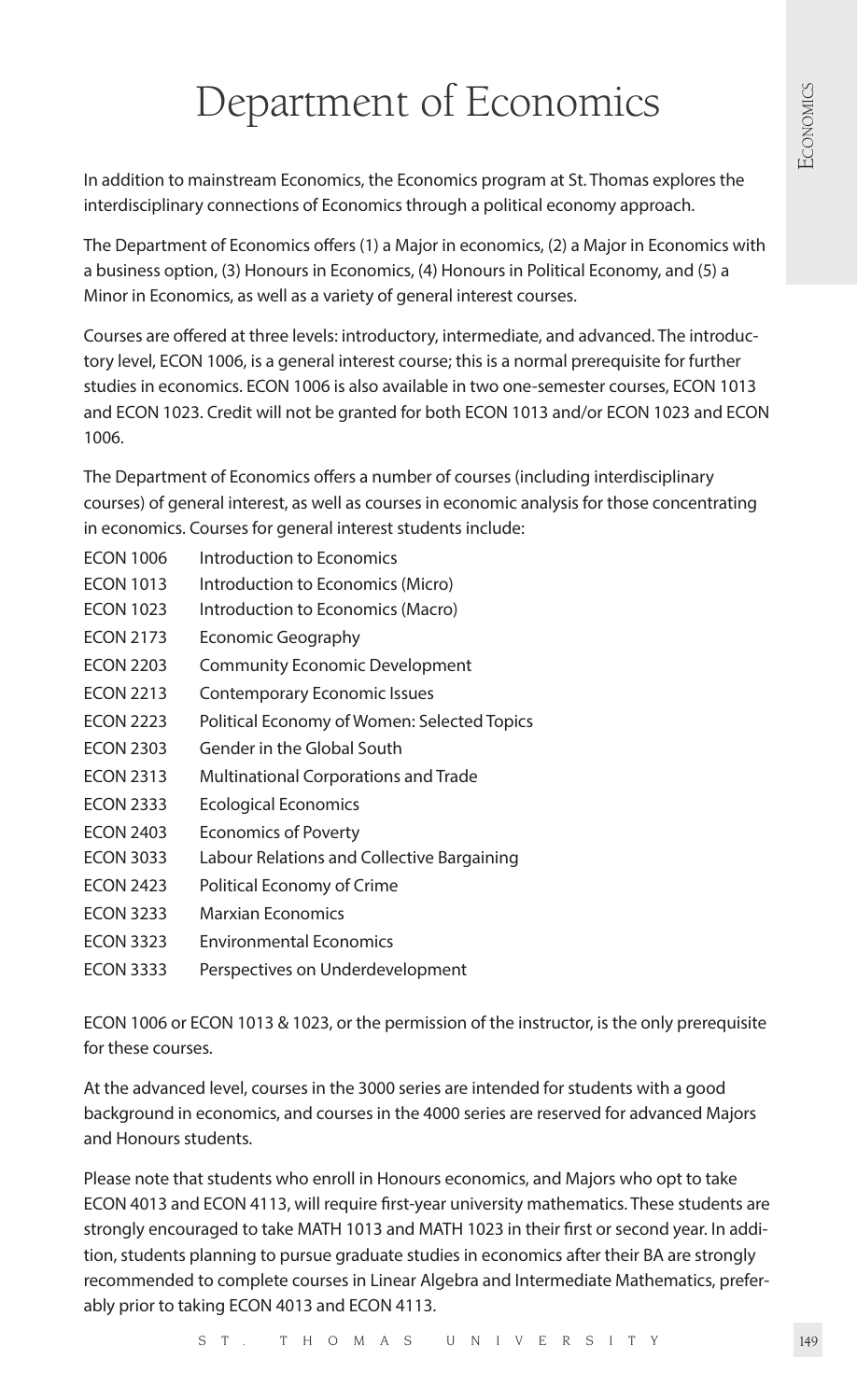# Minor in Economics

Students wishing to pursue a Minor in economics are required to take 18 credit hours of economics courses, including ECON 1006 or 1013 & 1023.

# Major in Economics

Students who elect a Major in Economics usually do so at the beginning of their second year; this enables them to take their economics courses in the best sequence. Students may elect a Major in Economics at the beginning of their third year, but their options may be restricted.

*For a Major in Economics, 36 credit hours are required, including:*

| <b>ECON 1006</b> | Introduction to Economics (or ECON 1013 & 1023) |
|------------------|-------------------------------------------------|
| <b>ECON 2103</b> | Microeconomic Theory I                          |
| <b>ECON 2113</b> | Macroeconomic Theory I                          |
| <b>ECON 2123</b> | <b>Ouantitative Methods I</b>                   |
|                  |                                                 |

*and at least one of the following:*  ECON 2153, 3133, 3143, 3163, or 3173.

The remaining courses are electives; of these, at least one must be selected from each of the following subject areas:

- Political Economy
- International Economy
- Canadian Institutions and Policy
- See specific listings below.

Students majoring in economics are eligible for the Work-Study Project, ECON 4506, in their fourth year.

# Major in Economics with a Business Option

In addition to fulfilling the requirements for a Major in Economics, students selecting the business option are required to complete 18 credit hours in business, including:

| <b>BUSI 2013</b> | Introduction to Business             |
|------------------|--------------------------------------|
| <b>BUSI 2023</b> | Introduction to Financial Accounting |

*Elective Courses (12 credit hours) Available from STU*

- BUSI 3013 Personal Financial Planning
- BUSI 3023 Nonprofit Management
- BUSI 3033 Labour Relations and Collective Bargaining
- BUS 3513 Introduction to Industrial and Organizational Psychology (PSYC 3533)

*Elective Courses (12 credit hours) Available from UNB*

- ADM 1313 Principles of Marketing
- ADM 2223 Managerial Accounting
- ADM 2413 Principles of Finance
- ADM 2513 Organizational Behaviour
- ADM 3123 Business Law I
- ADM 3415 Corporate Finance
- ADM 3155 International Business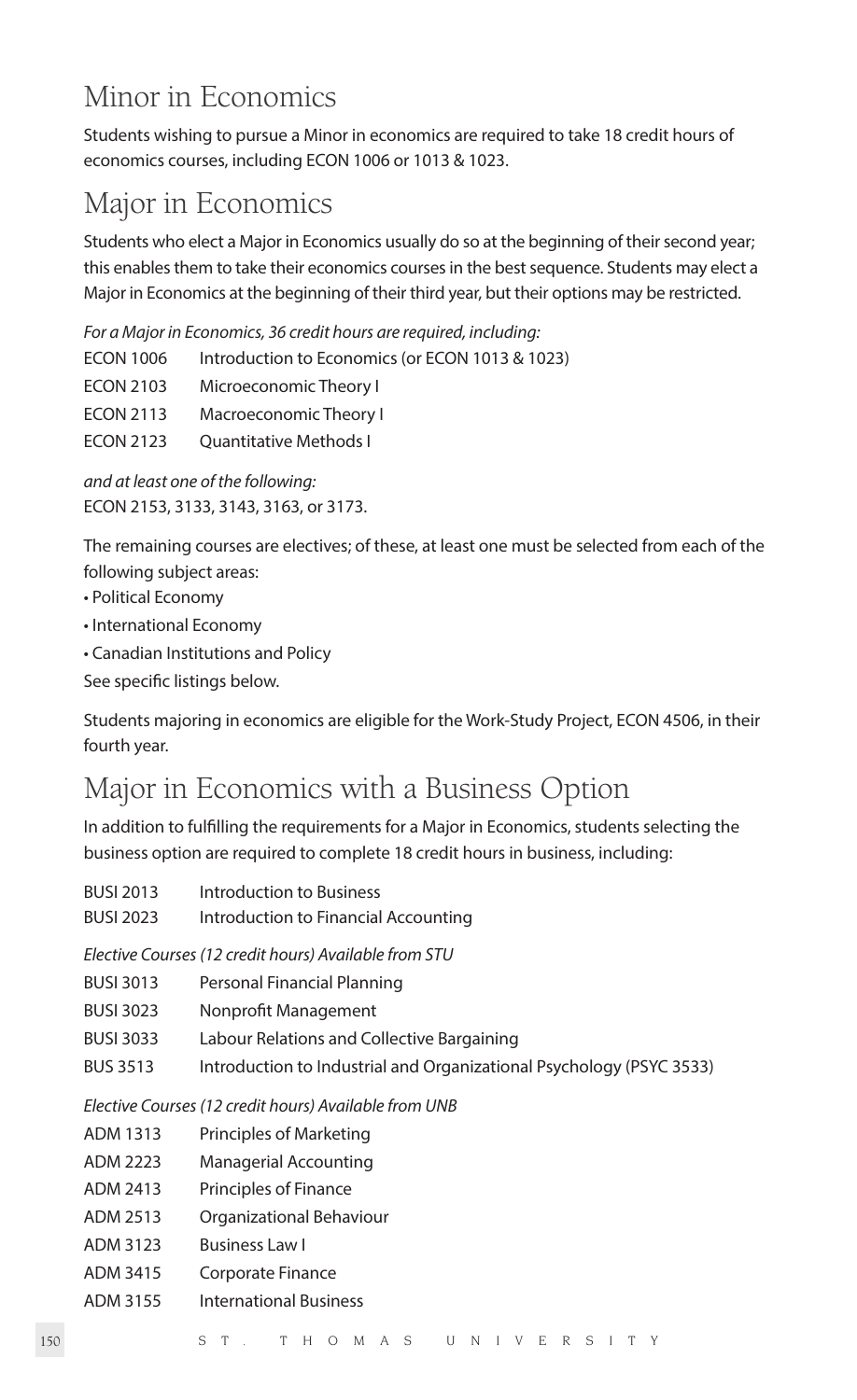Students enter this program after completing ECON 1006 or ECON 1013 & 1023. The required courses are to be completed first. UNB Business courses (ADM) are restricted to those in the business option. See below for a description of BUSI and ADM courses.

# Honours in Economics

Students planning to attend graduate school, and those interested in advanced undergraduate studies, should enroll in the Honours program. Students wishing to pursue Honours should apply to the Department Chair at the end of their second year. Students need an average GPA of 3.0 in their economics courses to enter the Honours program, and are expected to maintain that average while in the program.

*For Honours in Economics, the following courses are required*

- ECON 1006 Introduction to Economics (or ECON 1013 & 1023)
- MATH 1013 Introduction to Calculus I
- MATH 1023 Introduction to Calculus II
- ECON 2103 Microeconomic Theory I
- ECON 3133 Microeconomic Theory II
- ECON 2113 Macroeconomic Theory I
- ECON 3143 Macroeconomic Theory II
- ECON 2123 Ouantitative Methods I
- ECON 3163 Ouantitative Methods II
- ECON 4183 Econometrics I
- ECON 4193 Econometrics II
- ECON 4013 Mathematical Economics I
- ECON 4113 Mathematical Economics II
- ECON 4546 Honours Thesis (minimum B grade)
- or ECON 4533 Honours Research Project

An additional 12 credit hours in economics are required to complete an Honours degree in economics. In addition, Honours students are to present a seminar to senior students and faculty as arranged by the Department. An overall average GPA of 3.0 on the economics courses specified for Honours is required to graduate with Honours. Students who do not fulfill all the requirements for Honours are automatically considered for a Major in Economics.

# Honours in Political Economy

The regulations for Honours in Political Economy are the same as for the Honours in Economics program, except for the list of required courses. For Honours in political economy, the following courses are required:

- ECON 1006 Introduction to Economics (or ECON 1013 & 1023)
- ECON 2103 Microeconomic Theory I
- ECON 3133 Microeconomic Theory II
- ECON 2113 Macroeconomic Theory I
- ECON 3143 Macroeconomic Theory II
- ECON 2153 Political Economy I
- ECON 2123 Ouantitative Methods I
- ECON 3153 Political Economy II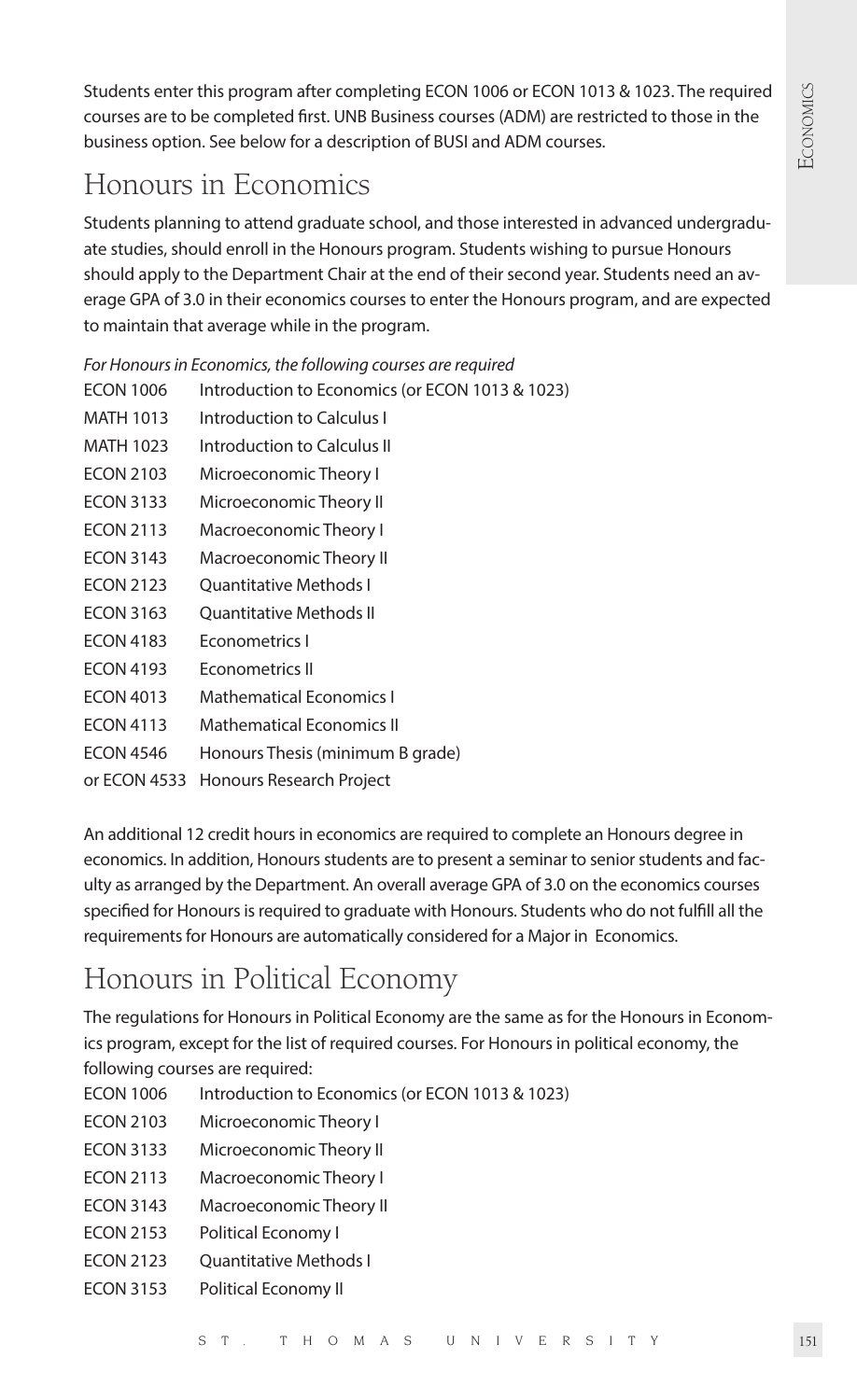ECON 3233 Marxian Economics ECON 4546 Honours Thesis (minimum B grade) Three courses selected from: ECON 2203, 2213, 2223, 2303, 2403, 2423, 3323, 3333.

9 additional credit hours in economics, and 9 credit hours in cognate departments, are required to complete the requirements for an Honours degree in political economy.

#### **Subject Areas**

Courses in the Economics program are organized into the following subject areas:

# *Introduction to Economics*

ECON 1006 Introduction to Economics ECON 1013 Introduction to Economics (Micro) ECON 1023 Introduction to Economics (Macro)

# *Approaches to Economic Analysis*

- ECON 2103 Microeconomic Theory I
- ECON 2113 Macroeconomic Theory I
- ECON 3133 Microeconomic Theory II
- ECON 3143 Macroeconomic Theory II
- ECON 2153 Political Economy I
- ECON 2123 Quantitative Methods I
- ECON 3153 Political Economy II
- ECON 3163 Quantitative Methods II
- ECON 3173 History of Economic Thought
- ECON 4183 Econometrics I
- ECON 4193 Econometrics II
- ECON 4013 Mathematical Economics I
- ECON 4113 Mathematical Economics II

# *Political Economy*

- ECON 2153 Political Economy I
- ECON 2203 Community Economic Development
- ECON 2213 Contemporary Economic Issues
- ECON 2223 Political Economy of Women: Selected Topics
- ECON 2423 Political Economy of Crime
- ECON 3233 Marxian Economics

*Note: Many courses in International Economy and Canadian Institutions and Policy also include a political economy perspective.*

# *International Economy*

| ECON 2173        | <b>Economic Geography</b>            |
|------------------|--------------------------------------|
| <b>ECON 2303</b> | Gender in the Global South           |
| <b>ECON 2313</b> | Multinational Corporations and Trade |
| <b>ECON 2333</b> | <b>Ecological Economics</b>          |
| <b>ECON 3323</b> | <b>Environmental Economics</b>       |
| <b>ECON 3333</b> | Perspectives on Underdevelopment     |
|                  |                                      |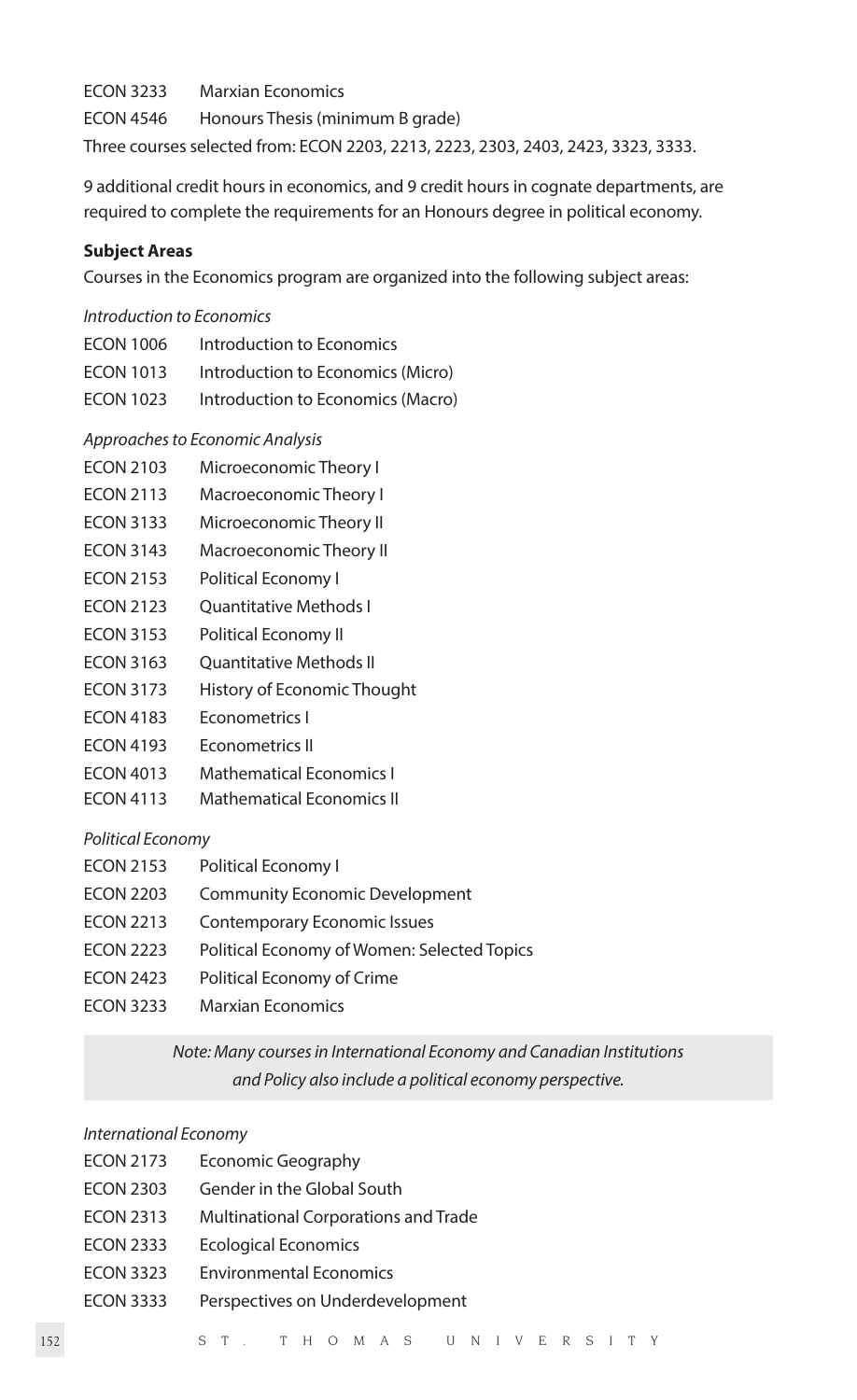ECON 3343 Banking and International Finance

#### *Canadian Institutions and Policy*

| <b>ECON 2333</b>       | <b>Ecological Economics</b>                |
|------------------------|--------------------------------------------|
| <b>FCON 2403</b>       | <b>Economics of Poverty</b>                |
| <b>ECON 3033</b>       | Labour Relations and Collective Bargaining |
| <b>FCON 3433</b>       | Economics of Government                    |
| <b>ECON 3443</b>       | New Brunswick Economy                      |
| <b>ECON 3453</b>       | Labour Economics                           |
| <b>Special Studies</b> |                                            |
| <b>ECON 4506</b>       | Work-Study Project                         |
| FCON 4546              | Honours Thesis                             |
| <b>ECON 4533</b>       | <b>Honours Research Project</b>            |

ECON 4513 Independent Study

ECON 4523 Independent Study

#### **ECON-1006. Introduction to Economics: Justice and the Economy**

In addition to a critical study of how an economy works, the course will examine issues of economic justice such as the equitable distribution of power, resources and income by class, race, gender and geography; ecological sustainability; and economic relations in a peaceful world.

# **ECON-1013. Introduction to Economics (Micro)**

This course, which is equivalent to one half of ECON 1006, examines the behaviour of consumers and producers in a market economy. Among the issues discussed will be environmental protection, wealth and poverty, and the extent of corporate power.(Credit will not be given for both ECON 1006 and ECON 1013.)

# **ECON-1023. Introduction to Economics (Macro)**

This course, which is equivalent to one half of ECON 1006, analyzes the Canadian economy and how it works. It includes a discussion of output, unemployment, growth, money, international trade, and finance. (Credit will not be given for both ECON 1006 and ECON 1023.)

#### **ECON-2103. Microeconomic Theory I**

A theory course which develops the basic techniques of microeconomic analysis. Topics will include theories of consumer demand, production costs, the behaviour of producers under different market conditions, and the functioning of commodity markets.

#### **ECON-2113. Macroeconomic Theory I**

A theory course which develops an understanding of the basic techniques of macroeconomic analysis. Elements of the course include aggregate supply, aggregate demand, and the role of money, interest rates, and the price level. The nature of economic growth, business cycles, and the conditions for economic stability are examined.

#### **ECON-2123. Quantitative Methods I**

An introduction to basic statistical techniques of estimation and inference. The topics covered include: collection, organization and presentation of data, frequency distributions, parameter estimation, probability, probability distributions, tests of hypotheses, confidence intervals, analysis of variance, and index numbers. (This course may not be taken for credit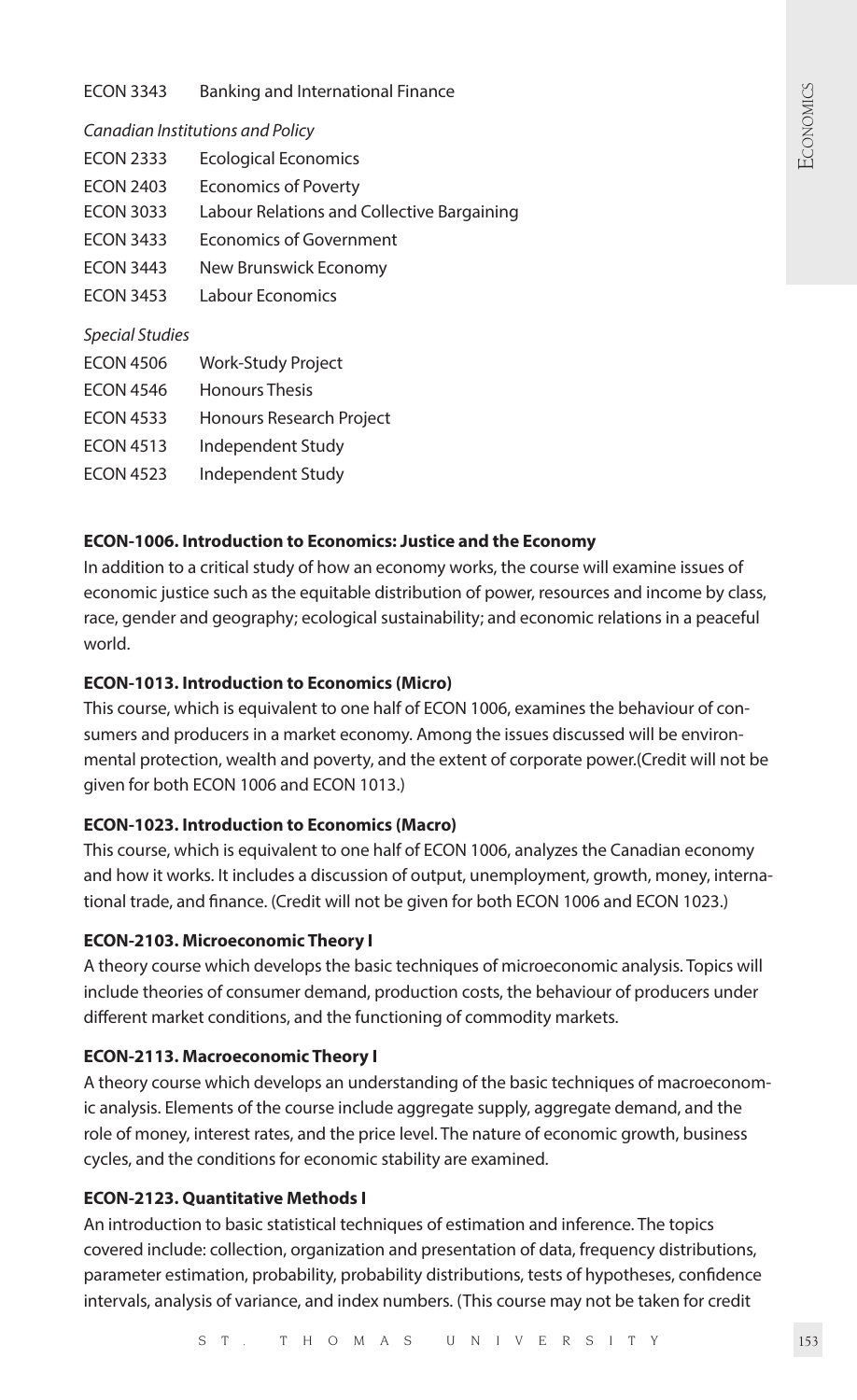by students who already have received credit for an introductory statistics course in another discipline at St. Thomas University or have received credit for an introductory statistics course taken in any discipline from another university.)

#### **ECON-2153. Political Economy I**

A theory course analyzing economic activities in their political and social context. Topics include: class and economic power, the labour process and the generation of surplus, economic instability, capitalism on a world scale, and the nature and role of government.

### **ECON-2173. Economic Geography**

The course examines the spatial organization of global economic activity and the social processes which have contributed to and continue to alter that landscape.

# **ECON-2203. Community Economic Development (ENVS) (HMRT) (COPP)**

A course which explores the theory and practice of community economic development. It will include the examination of case studies of successful community economic development. The focus will be on the appropriateness and applicability of the model to the Maritimes.

# **ECON-2213. Contemporary Issues**

This is a course in economic policy analysis. The course will examine selected economic issues and analyze a range of policy responses.

# **ECON-2223. Political Economy of Women (SOCI 2643) (GEND) (HMRT)**

This is a seminar course examining, in depth, selected topics on the political economy of women. Potential topics include women as paid workers, domestic labour, and women and poverty.

# **ECON-2303. Gender in the Global South: A Political Economy Perspective (SOCI 2623) (HMRT 2233) (GEND)**

This course will critically examine the role of women in the global South. It will concentrate largely on the changes in these roles and their correspondence with the transition from traditional to new forms of economic organization, production, and power.

# **ECON-2313. Multinational Corporations and Trade**

This course deals with the strategies of multinational corporations, the scope and impact of international trade, and the structure of international trade agreements.

# **ECON-2333. Ecological Economics (ENVS)**

Starting from the understanding that the economy is a subsystem of the ecological lifesupport system, the course utilizes a transdisciplinary approach (ecological, social and economic) to examine the problems of scale, equity, and efficiency in contemporary human social formations. The course will also discuss the distinctive policy implications of ecological economics. No prerequisite required.

# **ECON-2403. Economics of Poverty**

This course examines the extent of economic inequality in Canada and around the world, and analyzes how affluence and poverty are generated in a market economy. Important social programs are investigated and evaluated in terms of their effectiveness in reducing poverty in Canada.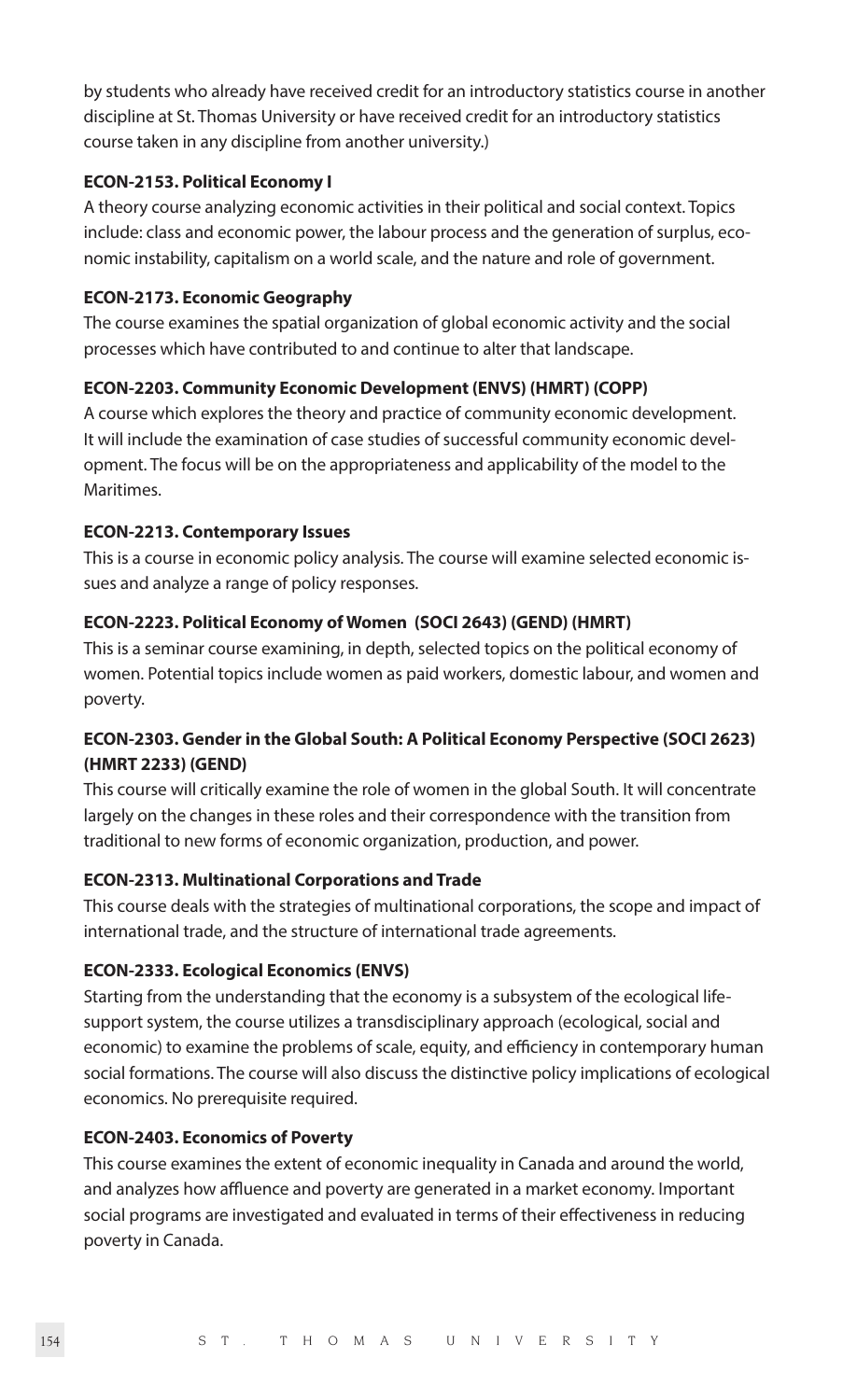# **ECON-2423. Political Economy of Crime**

This course provides an overview of two theoretical perspectives on crime: the individualistic neoclassical tradition and the more systemic framework of political economy. The first part of the course introduces the two main conceptual frameworks and is followed by an examination of various case studies using these approaches. Case studies may include the illegal drug trade, money laundering, the tobacco industry, and environmental crimes.

### **ECON-3006. Justice and Peace: An Economics Perspective (PEAC)**

The course will explore the contribution that heterodox economic analysis, including political economy, ecological economics, the moral economy framework and feminist economics, can make to the study of issues of justice and peace.

# **ECON-3033. Labour Relations and Collective Bargaining (BUSI)**

The course examines collective bargaining in its historical and institutional context. Topics include the history of the labour movement, the attainment of bargaining rights, the collective bargaining process, the grievance and arbitration process, and the legal environment.

# **ECON-3133. Microeconomic Theory II**

A continuation of the study of microeconomic theory. Topics will include an analysis of factor markets, technological change, partial and general equilibrium, and an analysis of the limitations of neoclassical microeconomic theory. Prerequisite: ECON 2103. It is strongly recommended that MATH 1013 & 1023 be taken prior to this course or concurrently.

# **ECON-3143. Macroeconomic Theory II**

A continuation of the study of macroeconomic theory. This course examines the causes of economic instability and considers appropriate economic policies to deal with inflation and unemployment. Prerequisite: Econ 2113. It is strongly recommended that Math 1013 & 1023 be taken prior to this course or concurrently.

# **ECON-3153. Political Economy II**

The course will examine the political economy of the state in capitalist society, focusing on the theory and practice of individual, organizational, and class power. Prerequisite: Economics 2153 or permission of the instructor.

# **ECON-3163. Quantitative Methods II**

A continuation of Quantitative Methods I. The topics covered include: simple regression analysis, multiple regression analysis, residual analysis, time-series analysis, decision making under uncertainty. Prerequisite: 2123. This course may not be taken for credit by students who already have received credit for a comparable statistics course in another discipline at STU or from another university.

# **ECON-3173. History of Economic Thought**

An introduction to the history of economic thought from the period of Adam Smith to the present. The course will emphasize some of the great economic thinkers, and concentrate on reading parts of their original works rather than textbook summaries. The works of Adam Smith, Ricardo, Malthus, Say, Marx, Jevons, Walras, and Keynes will be included.

# **ECON-3233. Marxian Economics**

An introduction to the theory and method of Marxian economics with the reading and study of Marx's Capital, Volume I. The course will examine the basic elements of Marx's economic theories.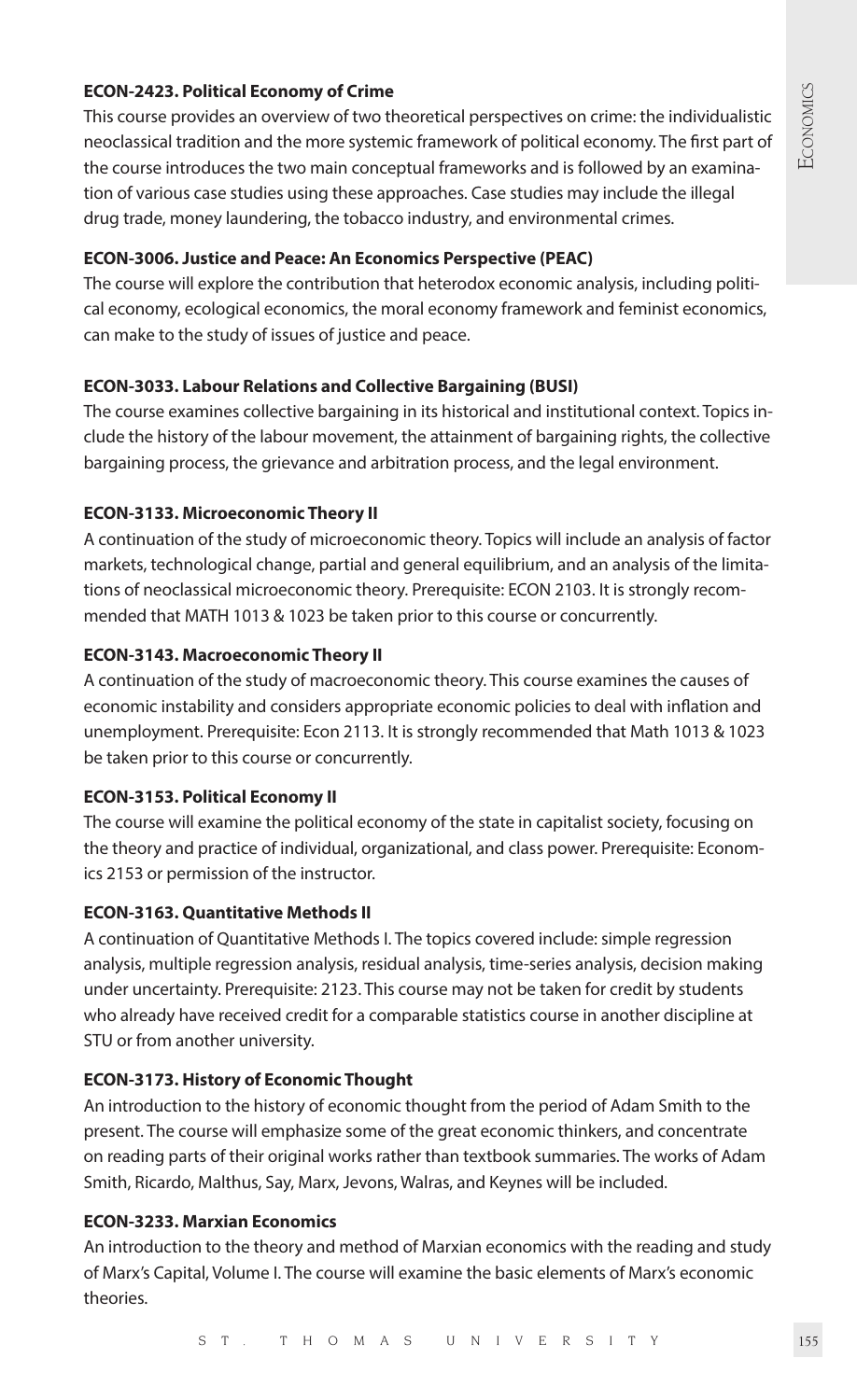#### **ECON-3323. Environmental Economics (ENVS 3333)**

An examination of the relationship between the ecological system, economics, and institutions. Topics covered may include such issues as technological choice, steady state economics, limits to growth, the adequacy of the market mechanism, world food supplies, the economics of conservation, and alternative futures.

#### **ECON-3333. Perspectives on Underdevelopment**

An examination of the economic problems facing underdeveloped countries using a Political Economy approach. Theories of dependence, colonization, unequal exchange, and their Marxist critiques will be examined as well as the limitations of traditional economic development theory.

#### **ECON-3343. Banking and International Finance**

This course examines the nature and role of money, prices, interest rates, and international financial flows. It also includes an examination of the structure and activities of financial institutions in Canada and other countries.

# **ECON-3433. Economics of Government**

This course focuses on the nature of public sector choices and decision-making processes. Topics include government expenditure choices, cost-benefit analysis, tax policy issues, and federal-provincial relations.

#### **ECON-3443. New Brunswick Economy**

This course will examine the structure of the New Brunswick economy, analyze some of its major problems, and discuss various approaches to economic development.

#### **ECON-3453. Labour Economics**

This course examines the organization and function of labour markets in Canada. Topics include the nature of employment relations, factors affecting the supply of labour, the demand for labour, wage determination, the role of unions, and the impact of public policy on employment,wages, and working conditions.

# **ECON-4013. Mathematical Economics I**

A study of mathematical techniques for economic analysis. This course emphasizes the study of fundamental methods of mathematical economics. The topics covered include a detailed study of the techniques of differentiation in the context of single and multiple variables, optimization techniques with and without constraints, a simple treatment of difference and differential equations, matrix algebra, and linear programming. Prerequisites: MATH 1013, MATH 1023, ECON 2103, ECON 2113.

#### **ECON-4113. Mathematical Economics II**

This course emphasizes applications of mathematical techniques to selected topics in economic analysis, including topics from microeconomics, macroeconomics and growth theory. Prerequisites: ECON 3133, ECON 3143, and ECON 4103.

#### **ECON-4183. Econometrics I**

This course deals with the elementary problems of estimation and inference in single equation models. The topics covered include model specification, multicollinearity, heteroscedasticity, autocorrelation, and dummy variables. An emphasis is placed on applications. Prerequisite: ECON. 3163.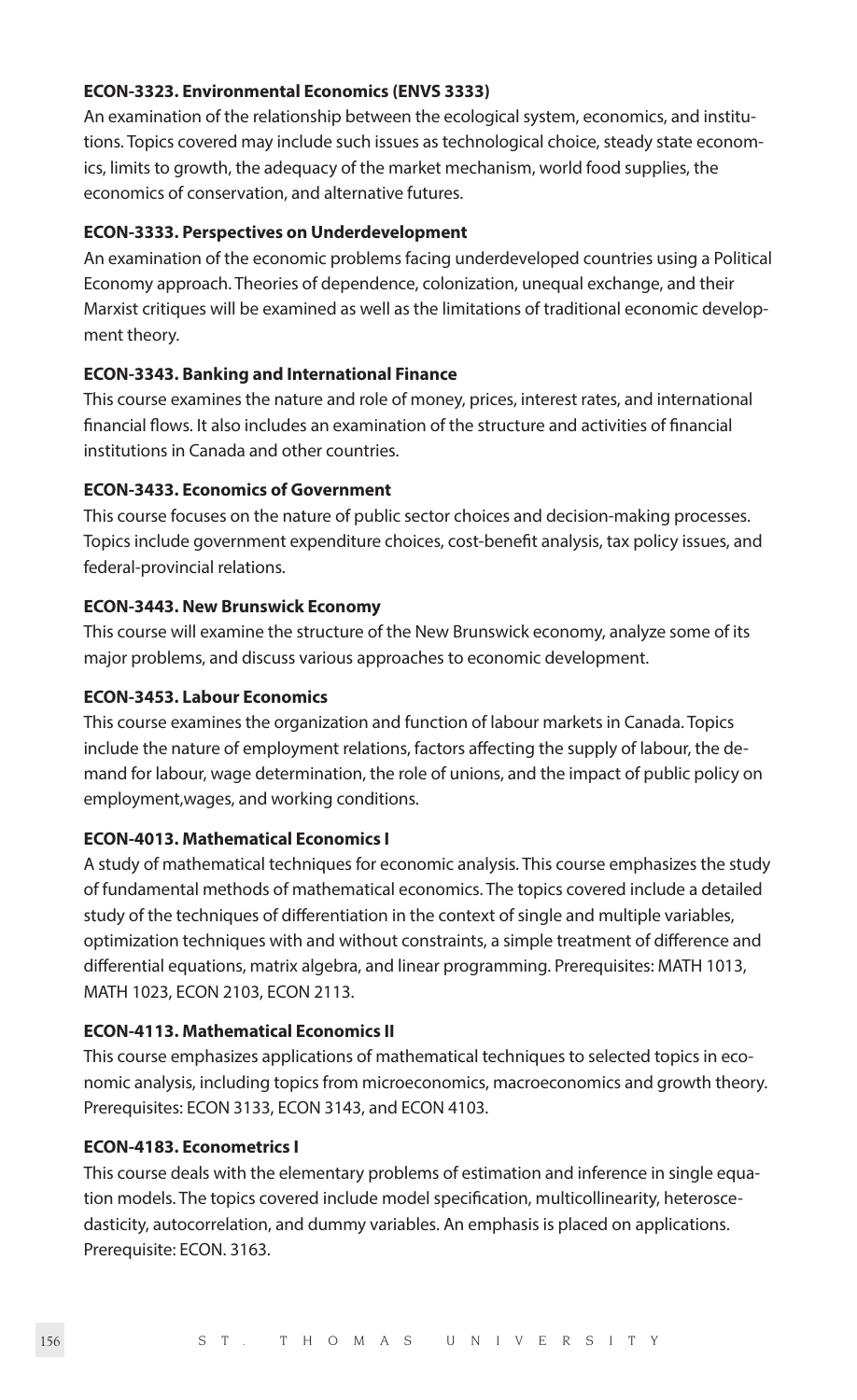# **ECON-4193. Econometrics II**

This course deals with some advanced problems of estimation and inference in single equation models, problems of identification, estimation and inference in simultaneous equation models, and the models of time series analysis. Prerequisite: MATH 1013-1023 and ECON 4183.

# **ECON-4506. Work Study Project**

This course, which is open to economics students in their final year, is designed to provide an opportunity to apply knowledge of economics in a workplace setting. Placements may be in the public sector, the private sector, or with non-profit organizations. Enrolment subject to Department approval.

### **ECON-4513. Independent Study**

A program of independent study under the direction of a member of the faculty selected by the student. It is designed for students who wish to pursue an area of special interest through reading, research, and writing.

# **ECON-4523. Independent Study**

A program of independent study under the direction of a member of the faculty selected by the student. It is designed for students who wish to pursue an area of special interest through reading, research, and writing.

# **ECON-4533. Honours Research Project**

This course, open to Honours students, is a directed research project under the supervision of a faculty member. The course involves a major essay or report on a topic chosen by the student in consultation with the faculty member.

#### **ECON-4546. Honours Thesis**

The Honours thesis is a scholarly essay or research paper on a topic chosen by the student in consultation with a faculty member who agrees to serve as thesis advisor. When completed, the thesis is read and graded by the thesis adviser and two other members of the Department. A minimum grade of B is required on the thesis for an Honours degree.

# Major in Economics with Business Option

# **BUSI-2013. Introduction to Business**

The course introduces a range of business topics with an emphasis on business practices in the Canadian context. Topics include entrepreneurship, financial process, marketing, socially responsible business, management, human resources, and the role of business in the Canadian economy. In addition, broader issues, such as business ethics and relations between employees and employers will be discussed.

#### **BUSI-2023. Introduction to Financial Accounting**

The course introduces concepts and techniques used in financial accounting. Topics covered include the preparation of financial statements, recording of accounting events, and the rules and protocol of financial accounting.

#### **BUSI-3013. Personal Financial Planning**

The course introduces techniques of personal financial planning, which will be of value for both personal and professional use. Topics include planning strategies, managing credit and debt, time value of money, personal income tax, risk management and insurance, investment basics, retirement planning, and the development personal financial plans.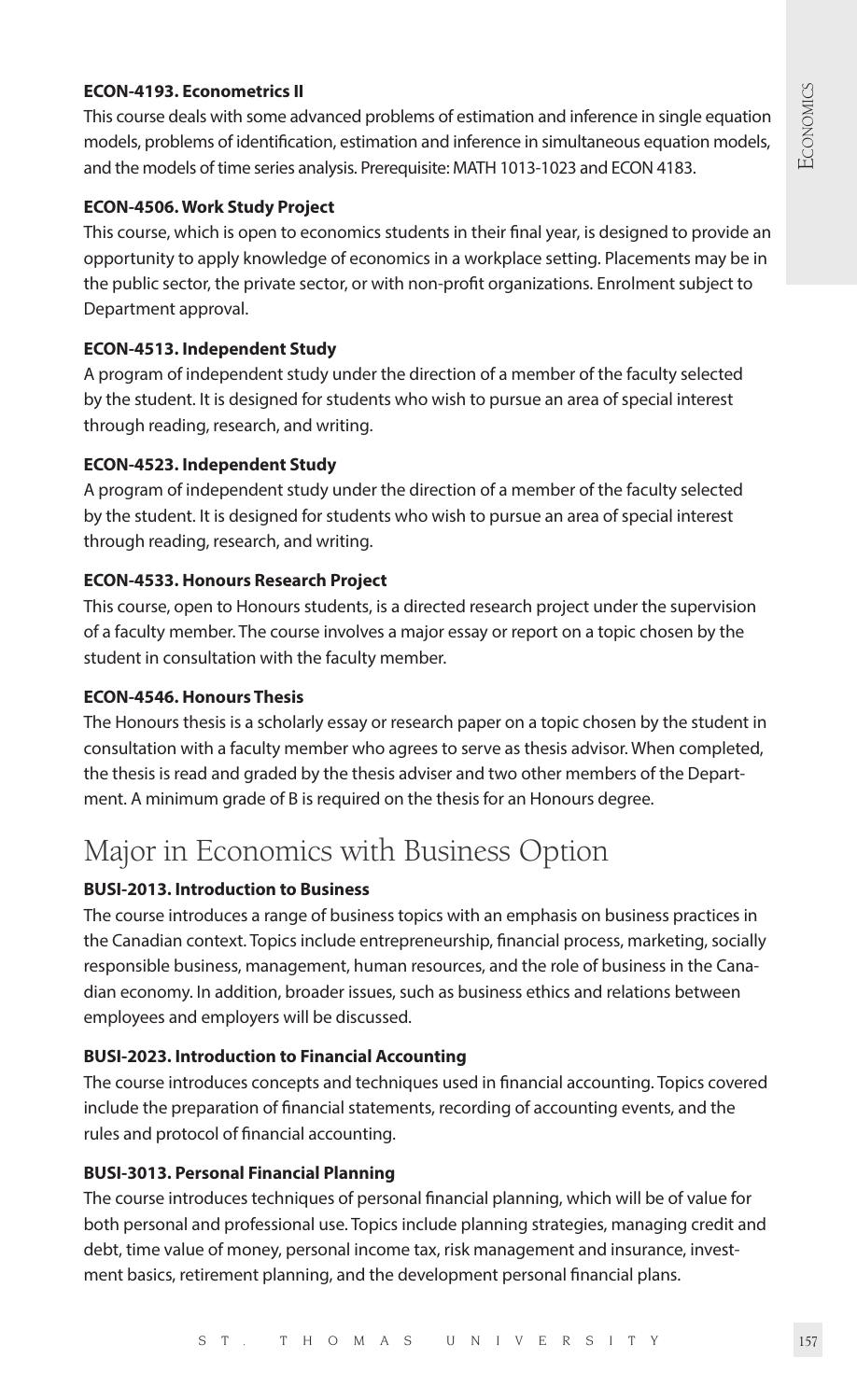#### **BUSI-3023. Nonprofit Management (ENVS 3033)**

The course introduces students to the specific issues that arise in managing nonprofit organizations. Topics covered include strategic planning, accountability, board governance, financial planning, fund raising, and human resources.

# **BUSI-3033. Labour Relations and Collective Bargaining (ECON)**

The course examines collective bargaining in its historical and institutional context. Topics include the history of the labour movement, the attainment of bargaining rights, the collective bargaining process, the grievance and arbitration process, and the legal environment.

#### **BUSI-3513. Introduction to Industrial and Organizational Psychology (PSYC 3533)**

Industrial and Organizational (I/O) Psychology is an area of psychology focused on acquiring and applying knowledge of human behaviour in work contexts. In this course students will be introduced to the theories, methods, findings, and applications of industrial and organizational psychology. A comprehensive list of I/O topics will be covered using lectures, readings, class activities and assignments. Prerequisites: PSYC 2013 and 2023, or permission of the instructor.

# UNB Courses

# **ADM-1015. Introduction to Business**

Introduces business topics to students from other disciplines who do not intend to Major in business. Topics include business history, forms of organizations, sources and use of business information. Introduces the functional areas of business including accounting, financial management, marketing, production control, human resources management, and special topics.

#### **ADM-1213. Financial Accounting**

Examines the identification, measurement, recording, and communication of financial information for managerial decision-making. Reviews basic principles and concepts to convey the conceptual framework of the accounting discipline. Prerequisite: ADM 1015.

# **ADM-1313. Principles of Marketing**

Provides a foundation of marketing theory and analysis necessary to approach the decision making process and issues related to the marketing function.

#### **ADM-2223. Managerial Accounting**

Emphasizes the role of the accounting function in managerial decision-making. Traditional job costing and activity-based costing stressed. Appraises the use of standard costing and variance analysis as tools for management control. Examines flexible budgets, break- even analysis and contribution costing in decision-making.

#### **ADM-2413. Principles of Finance**

Analyses the basic tools and concepts of finance and illustrates their application to practical problems faced by managers. Topics include: the time value of money, term structure of interest rates, valuation of financial securities, financial statement analysis, financial planning, working capital management and short-term and long-term sources of financing. Provides an introduction to the techniques of capital budgeting and the concepts of risk and return on options.